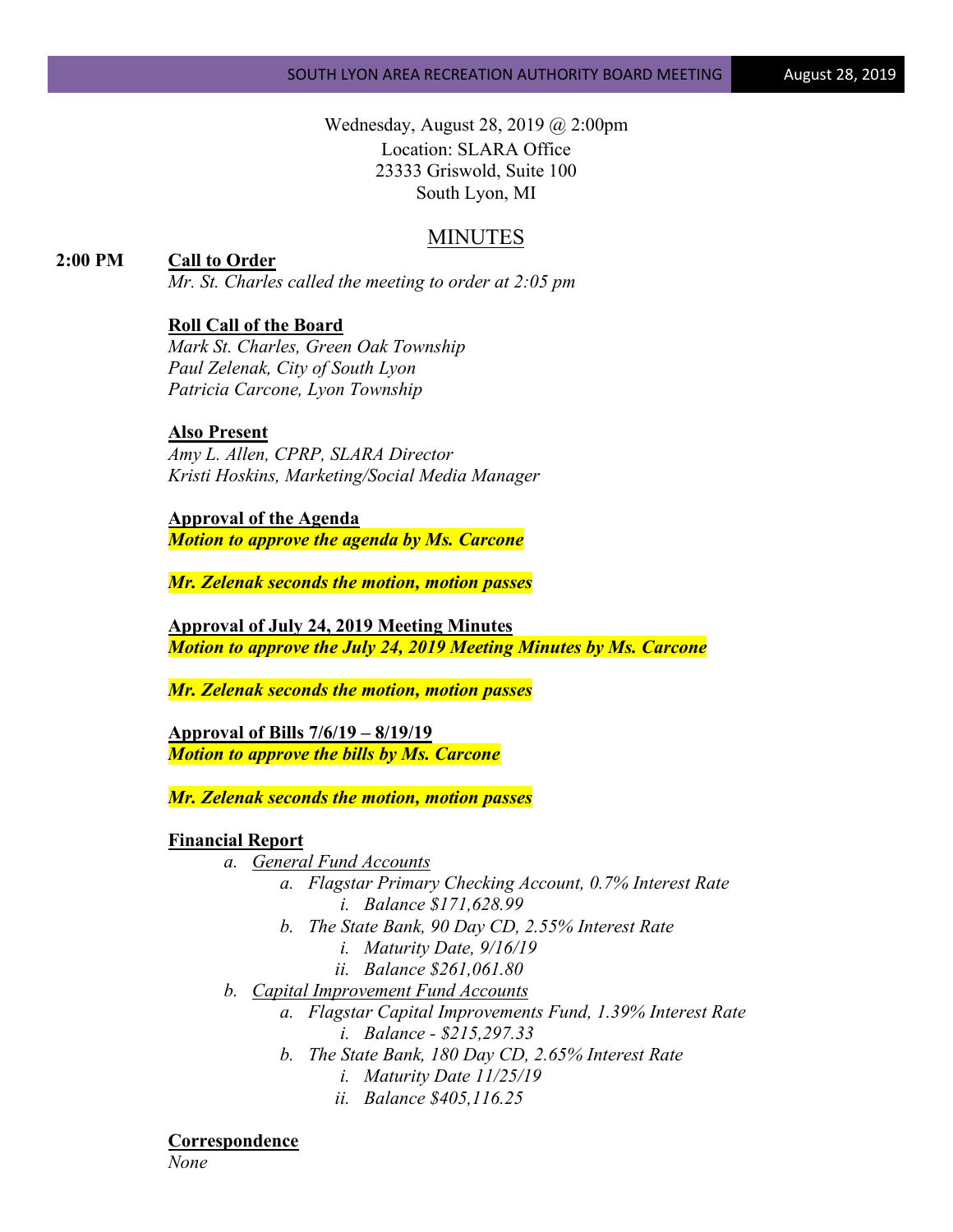**"Call to the Public"**

*None*

# **I) Old Business 1. SLARA Office Updates**

### **a. SLARA Staff Meeting Minutes**

*Mrs. Allen made the board aware of some items that the Sports Manager is now working on such as a new Parents Welcome Packet, revising the Coach Conduct Policy and organizing a new Referee Training. The McHattie FunFest that took place on August 14 was well attended with approximately 400 showing up. There were food trucks, inflatables, face painting, picnic games and the Library celebrated the 3rd anniversary of the Little Free Library. Mrs. Allen, Mrs, Hoskins, Mr. Stanley and Mrs. Patton all attended games for the Men's and Co-Ed Softball leagues and provided a cook out for players and families. Staff handed out hot dogs, chips and water to everyone and the event was very well received! Staff is working on a checklist for contractors utilizing the MPR Room for programs, a new Pick Up Policy and collecting ideas for a new mission statement. Upcoming events include the Labor Day Walk with the South Lyon Parks and Recreation Commission, Pumpkin Dunkin event at the Pool, Wag this Way Pet Paw-rade and the annual Candy Cane Hunt.*

- **b. Action Sports – Update** *None*
- *c. Marketing/Social Media Manager – Update*

*Mrs. Hoskins shared with the board some of the tracking metrics for the SLARA social media sites. Facebook, Instagram and Twitter visits are all up and engagement has really increased. Mrs. Hoskins showed the board examples of posting such as the seasonal giveaways, the Roaming Rex Program and a video from Island Lake Kids Kamp. Mrs. Hoskins has also been working with Mrs. Allen in revamping sponsorship recruitment materials for special events.* 

### **II) New Business**

**1. Consider Resolution 19-004, to approve the re-investment of funds from The State Bank 90 Day CD that matures on 9/16/2019 into a 90 Day CD at The State Bank or another financial institution.**

**Motion by Mr. St. Charles, second by Mr. Zelenak**

**Resolution 19-004, to approve the re-investment of funds from The State Bank 90 Day CD in the amount of \$261,061.80 that matures on 9/16/19 into a 90 Day CD at The State Bank or another financial institution.**

**Roll Call Vote: Ayes: Mr. St. Charles, Mr. Zelenak, Ms. Carcone Nays:** None **Absent: None**

### **2. Discuss 2020-2021 Municipality Contributions**

*Mrs. Allen presented the board with the Fall 2018 – Spring/Summer 2019 Program Registration Reports. Registration increased by 18.2% in this past year. These numbers do*